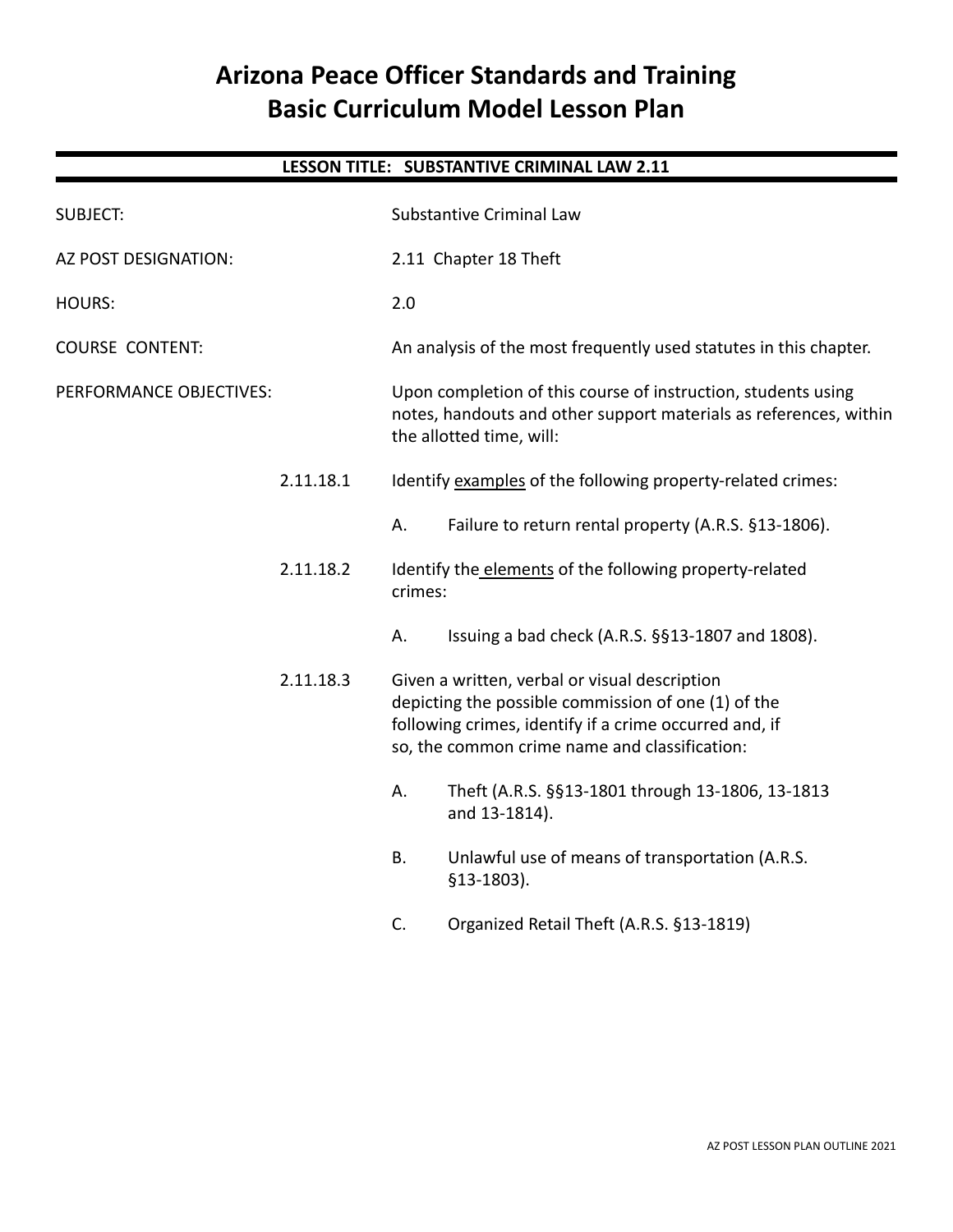| DATE FIRST PREPARED:             | November 2000                                            |                     |
|----------------------------------|----------------------------------------------------------|---------------------|
| PREPARED BY:                     | <b>SME Committee</b>                                     |                     |
| <b>REVIEWED - REVISED:</b>       | <b>SME Committee</b>                                     | DATE: May 2002      |
| <b>REVIEWED - REVISED:</b>       | Sgt. George Sloane, TPD.                                 | DATE: August 2002   |
| <b>REVIEWED - REVISED:</b>       | AZ POST (Word)                                           | DATE: May 2003      |
| <b>REVIEWED - REVISED:</b>       | <b>SME Committee</b>                                     | DATE: April 2007    |
| <b>REVIEWED - REVISED:</b>       | <b>SME Committee</b>                                     | DATE: February 2009 |
| <b>REVIEWED - REVISED:</b>       | <b>SME Committee</b>                                     | DATE: June 2010     |
| <b>REVIEWED - REVISED:</b>       | <b>SME Committee</b>                                     | DATE: October 2012  |
| <b>REVIEWED - REVISED:</b>       | <b>SME Committee</b>                                     | DATE: June 2014     |
| <b>REVIEWED - REVISED:</b>       | <b>SME Committee</b>                                     | DATE: January 2020  |
| REVIEWED - REVISED:              | <b>SME Committee</b>                                     | DATE: March 2021    |
| <b>REVIEWED - REVISED:</b>       | AZPOST (DocX)                                            | DATE: January 2022  |
| AZ POST - APPROVAL:              | Stephen Enteman                                          | DATE: August 2019   |
| AZ POST - APPROVAL:              | Mandy Faust                                              | DATE: March 2021    |
| AZ POST - APPROVAL:              | Lori Wait                                                | DATE: January 2022  |
| <b>INSTRUCTOR REFERENCES:</b>    | A.R.S. Title 13                                          |                     |
| <b>CLASS LEVEL:</b>              | Student                                                  |                     |
| <b>TRAINING AIDS:</b>            | http://www.azleg.gov/ArizonaRevisedStatutes.asp          |                     |
| <b>INSTRUCTIONAL STRATEGY:</b>   | Interactive lecture.                                     |                     |
| <b>SUCCESS CRITERIA:</b>         | 70% or higher on a written, multiple-choice examination. |                     |
| <b>COMPUTER FILE NAME:</b>       | 2-11 Ch 18 Theft                                         |                     |
| DATE RELEASED TO THE SHARE FILE: | May 27, 2022                                             |                     |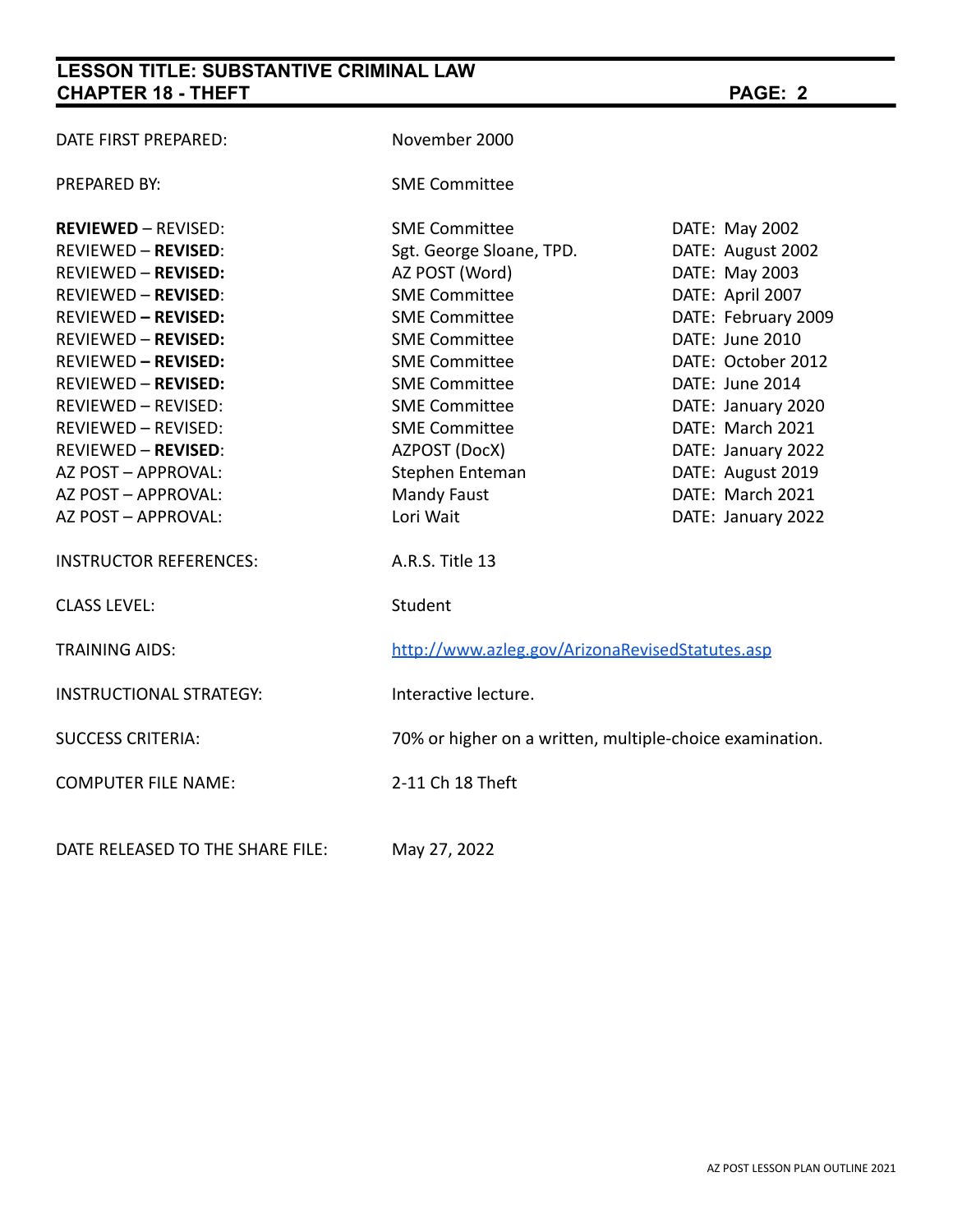### **I. INTRODUCTION**

- A. Instructor (self) introduction.
- B. Preview of performance objectives. *INSTRUCTOR NOTE: Use if taught as a "stand alone" lesson plan.*

#### **II. 13-1801 – DEFINITIONS P. O. 2.11.18.3A**

- A. Check means any check, draft or other negotiable instrument of any kind.
- B. Control means to act so as to exclude others from using their property except on the defendant's own terms.
- C. Deprive means to withhold the property interest of another either permanently or for so long a time period that a substantial portion of its economic value or usefulness or enjoyment is lost, or to withhold it with the intent to restore it only upon payment of reward or other compensation or to transfer or dispose of it so that it is unlikely to be recovered.
- D. Draw means making, drawing, uttering, preparing, writing or delivering a check.
- E. Issue means to deliver, or cause to be delivered, a check to a person who thereby acquires a right against the drawer with respect to the check.
- F. Material misrepresentation means pretense, promise representation or statement of present, past or future fact which is fraudulent and which, when used or communicated, is instrumental in causing the wrongful control or transfer of property or services.
- G. The pretense may be a verbal or a physical act.
- H. Means of transportation means any vehicle.
- I. Property Any thing of value, tangible, or intangible, including trade secrets.
- J. Property of Another Property in which any person other than the defendant has an interest on which the defendant is not privileged to infringe, including property in which the defendant also has an interest, notwithstanding the fact that the other person might be precluded from civil recovery because the property was used in an unlawful transaction or was subject to forfeiture as contraband. Property in possession of the defendant is not deemed property of another person who has only a security interest in the property, even if legal title is in the creditor pursuant to a security agreement.
- K. Services includes labor, professional services, transportation, telephone, gas or electric services, accommodations in motels, restaurants, leased premises or elsewhere, admission to exhibitions and use of vehicles or other movable property.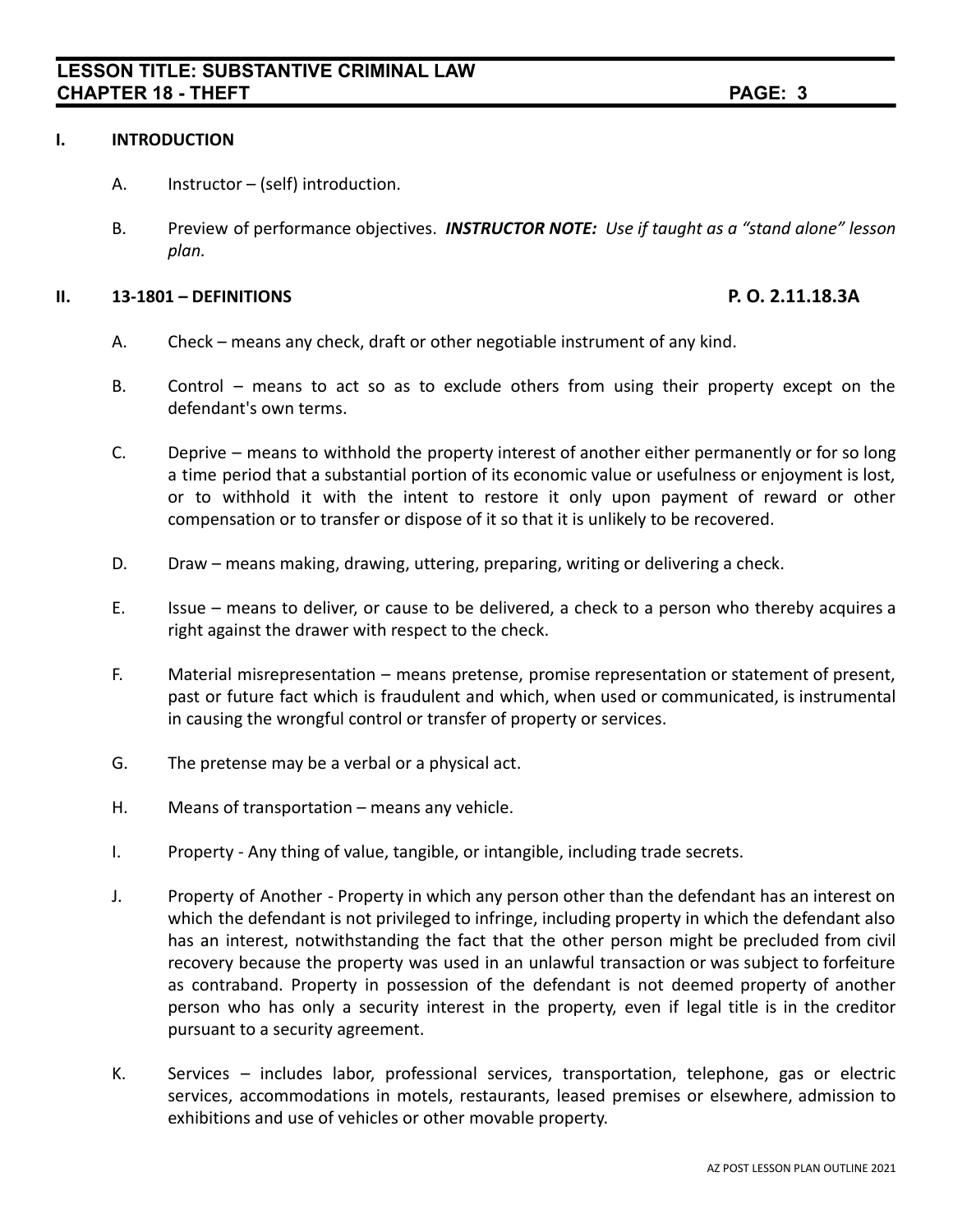L. Value – means the fair market value of the property or services at the time of the theft. In determining the classification of the offense, the state may aggregate in the indictment or information amounts taken in thefts committed pursuant to one scheme or course of conduct, whether the amounts were taken from one or several persons.

#### **III. 13-1802 – THEFT P. O. 2.11.18.3A**

- 
- A. A person commits theft if, without lawful authority, such person knowingly:
	- 1. Controls the property of another with the intent to deprive him/her of such property.
		- a. This is the regular theft paragraph which would cover routine, everyday thefts.
		- b. The elements of this, the most general form of theft, are:
			- i. An unauthorized exercise of control over.
			- ii. Property in which another has claim to with.
			- iii. The intent to deprive the rightful possessor of possession.
		- c. Note that theft, pursuant to this paragraph, does not require a specific intent to appropriate the stolen property to one's own use.
	- 2. Converts for an unauthorized term or uses services or the property of another entrusted to the defendant or placed in the defendant's possession for a limited, authorized term or use.
		- a. This is the "embezzlement" paragraph.
		- b. The essence of this paragraph is the diversion of property or services to uses or terms not intended by the trustee.
	- 3. Obtains property or services of another by means of any material misrepresentation with the intent to deprive him/her of such property or services.
		- a. This is the "fraud" paragraph.
		- b. The essence of this paragraph is the exercise of control over another's property by means of deceit.
			- i. The deceit must be "material" to constitute the offense, in the sense that it must be a significant factor in the transaction.
			- ii. It must involve falsehood.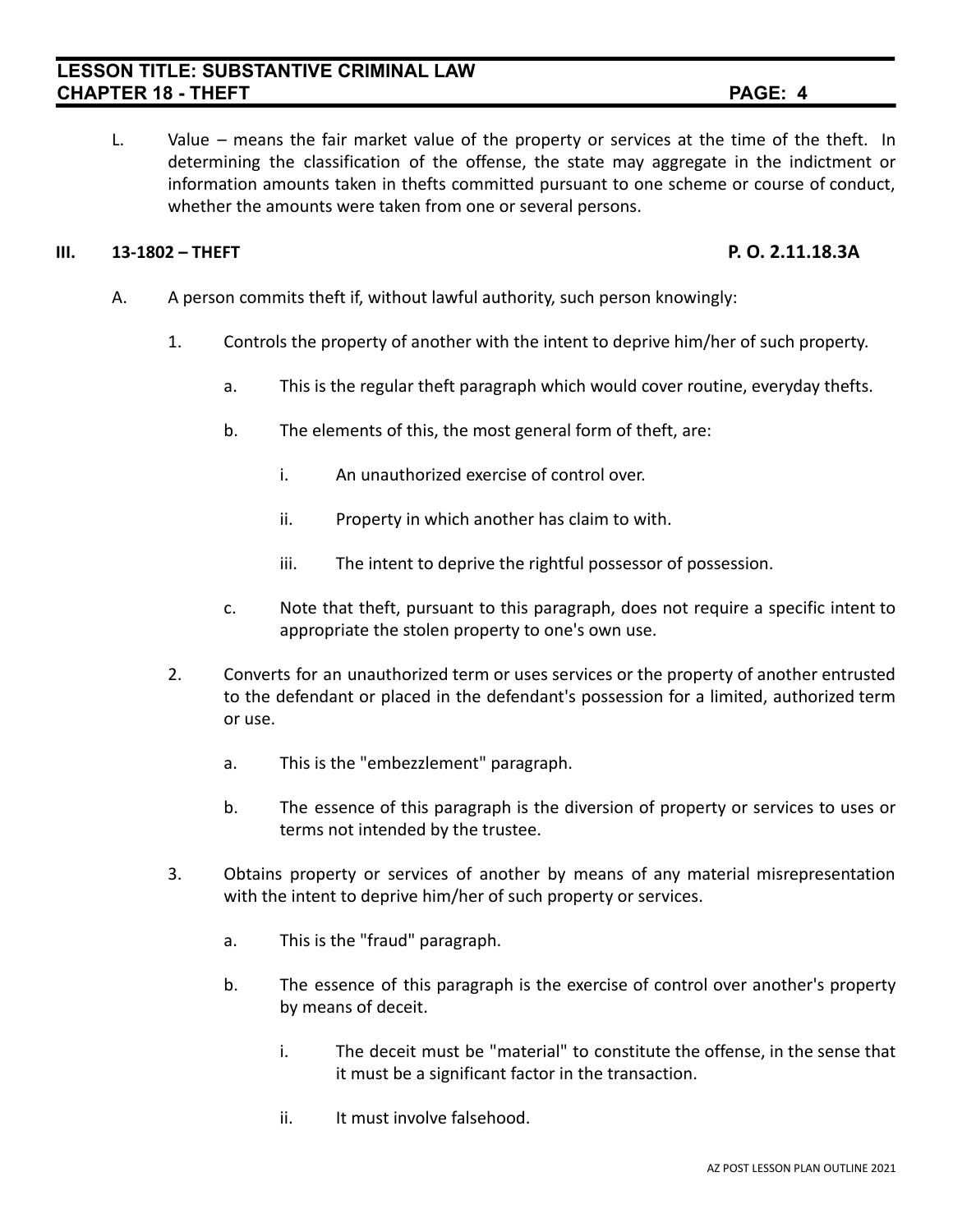- iii. Mere boasting, ordinary advertising or sales puffing that would not deceive the ordinary customer does not constitute "material" misrepresentation.
- 4. Comes into control of lost, mislaid or mis-delivered property of another under circumstances providing means of inquiry as to the true owner and appropriates such property to his/her own or another's use without reasonable efforts to notify the true owner.
	- a. The essence of this paragraph is failure to notify the rightful owner or appropriate law enforcement agency that valuable property has been found.
	- b. Note that this also covers misplaced or mis-delivered property.
- 5. Controls property of another knowing, or having reason to know, that the property was stolen.
	- a. This penalizes receiving stolen property and requires the defendant to have knowledge or constructive knowledge of the stolen character of the property when he/she acquired it or while he/she had possession of it.
	- b. A lot of officers forget that possession of stolen property is hidden in the theft chapter . . . make a note of it!
- 6. Obtains services known to the defendant to be available only for compensation without paying or an agreement to pay such compensation or diverts another's services to his/her own or another's benefit without authority to do so.
	- a. This subsection penalizes two (2) separate acts that constitute theft.
	- b. The essence of the crime in the first part of the statute is an awareness that services received require compensation and avoiding the compensation – (meal skips (dine and dash), taxi skips, gas skips, motel skips, etc.).
	- c. The second part criminalizes unauthorized diversion of services.
		- i. Tapping your neighbor's electric line, etc.
		- ii. Your electricity is turned off at the meter for non-payment and you break the seal and restore the service without authority.
- 7. Controls the ferrous metal or nonferrous metal of another with the intent to deprive the other person of the metal; or *INSTRUCTOR NOTE: Subsections 7-9 specifically deal with scrap metal theft; e.g., stealing copper wire and plumbing, etc.*
- 8. Controls the ferrous metal or nonferrous metal of another knowing or having reason to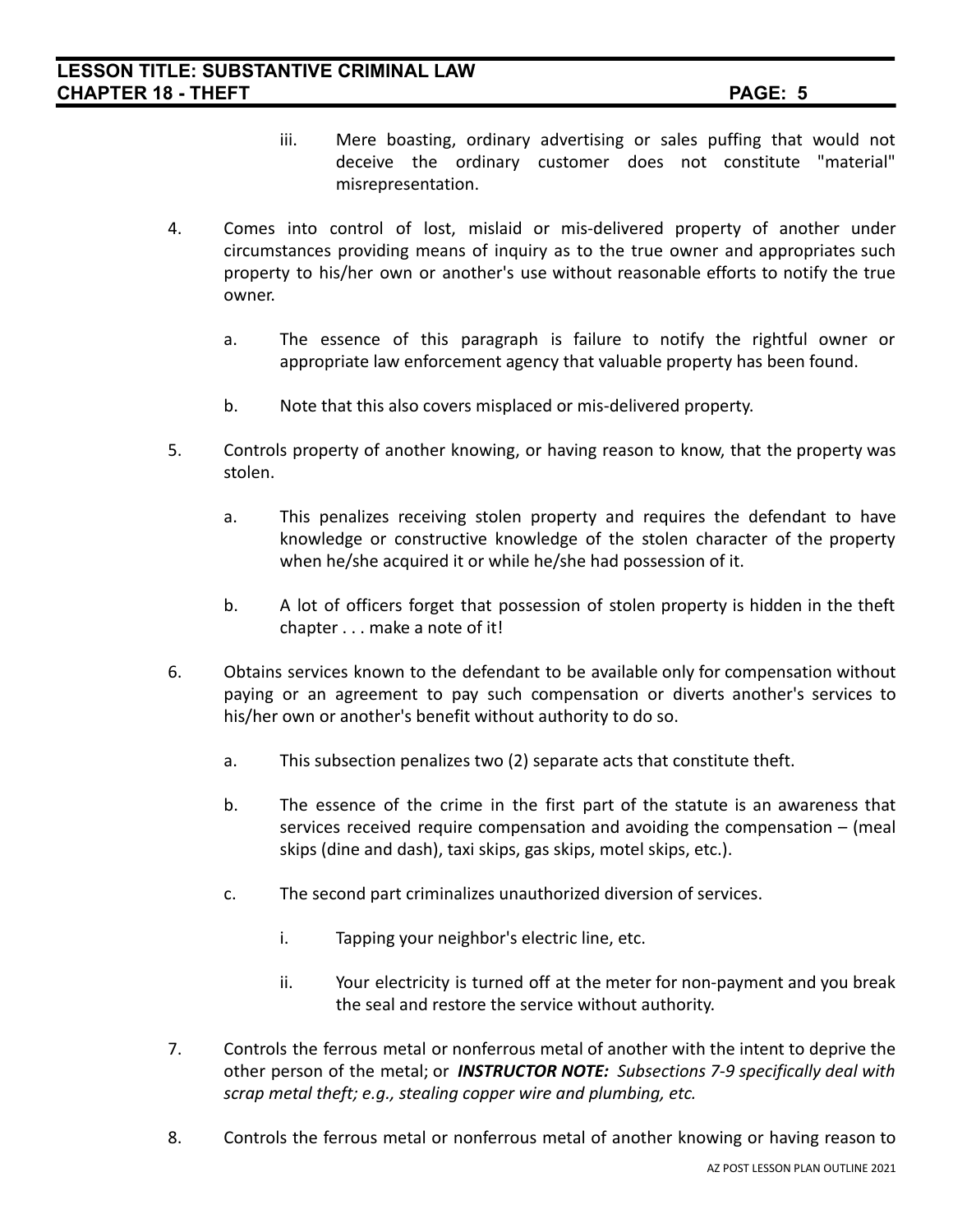know that the metal was stolen; or

- 9. Purchases within the scope of the ordinary course of business the ferrous metal or nonferrous metal of another person knowing that the metal was stolen.
- B. A person commits theft if without lawful authority the person knowingly takes control, title, use or management of a vulnerable adult's property while acting in a position of trust and confidence and with the intent to deprive the vulnerable adult of the asset.
- C. Theft of property or services valued at \$1000 or more is a felony offense.
- D. If the property or service is valued at less than \$1000, the theft is a misdemeanor.
	- 1. Theft of a firearm is always a felony.
	- 2. Theft from the person of another is a felony (pocket picking).
	- 3. Animal taken for purposes of animal fighting in violation of 13-2910.01 is a felony.

#### **IV. 13-1803 – UNLAWFUL USE OF MEANS OF TRANSPORTATION**

- A. A person commits unlawful use of means of transportation if, without intent permanently to deprive such person either:
	- 1. Knowingly takes unauthorized control over another person's means of transportation.

**P. O. 2.11.18.3A & B**

- 2. Knowingly is transported or physically located in a vehicle that the person knows, or has reason to know, is in the unlawful possession of another person pursuant to paragraph 1 or A.R.S. §13-1814.
- B. This is the "joyriding" statute and is considered a felony for either section.
- C. The driver would be guilty of a Class 5 felony while a knowing passenger would be guilty of a Class 6 felony.

#### **V. 13-1804 – THEFT BY EXTORTION P. O. 2.11.18.3A**

- A. A person commits theft by extortion by knowingly obtaining, or seeking to obtain, property or services by means of a threat to do in the future any of the following:
	- 1. Cause physical injury to anyone by means of a deadly weapon or dangerous instrument or cause death or serious physical injury to anyone.
	- 2. Cause physical injury to anyone by any other means.
	- 3. Cause damage to property.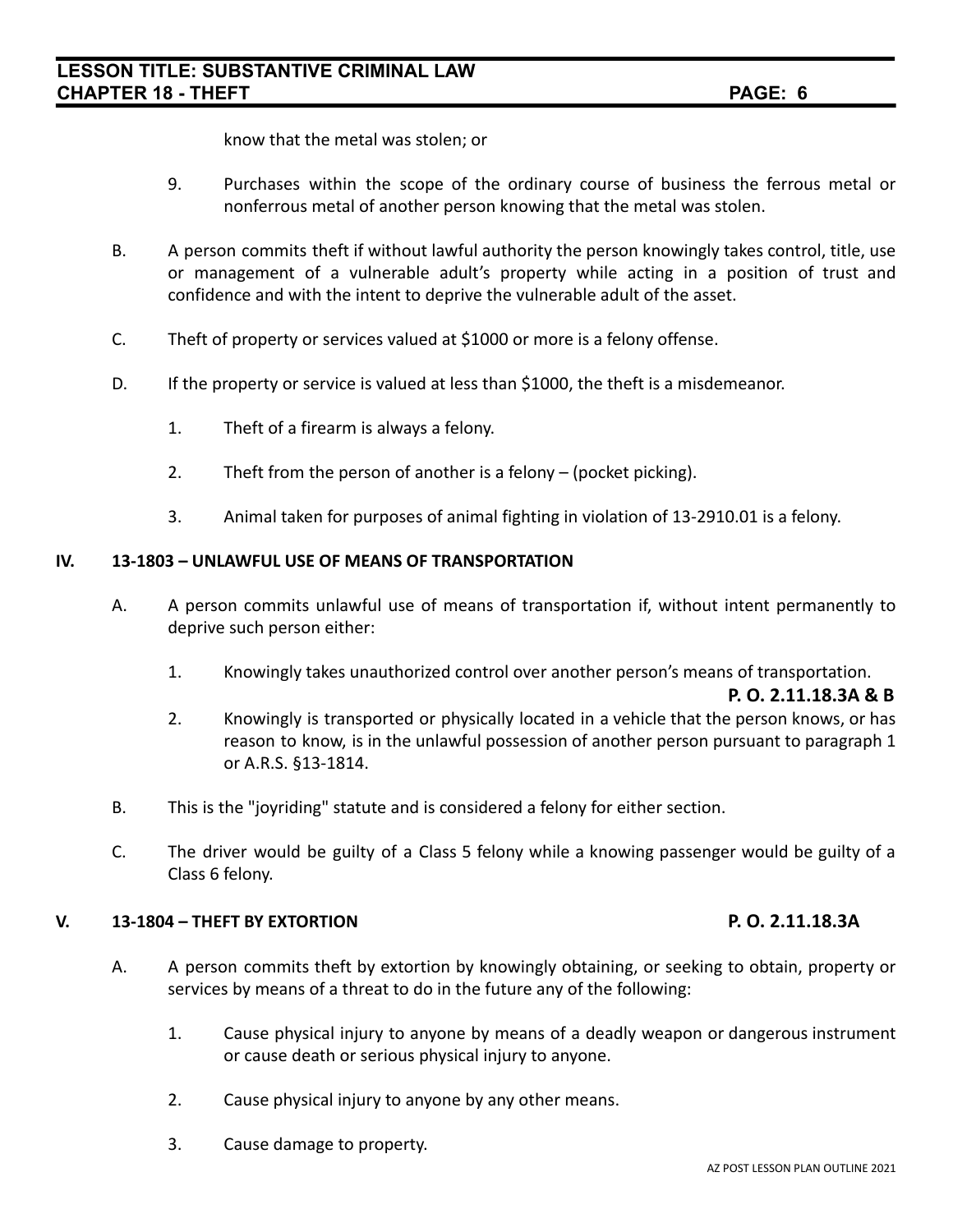- 4. Engage in other conduct constituting an offense.
- 5. Accuse anyone of a crime or bring criminal charges against anyone.
- 6. Expose a secret or an asserted fact, whether true or false, tending to subject anyone to hatred, contempt or ridicule or to impair his/her credit or business. *INSTRUCTOR NOTE: Exposing secrets or asserted facts, is overboard and unconstitutional; State v. Weinstein, 182 Ariz. 564 (CA1 1995).*
- 7. Take or withhold action as a public servant or cause a public servant to take or withhold action.
- 8. Cause anyone can part with any property.
- B. Theft by extortion is always a felony.
- C. Note that the working phrase that separates theft by extortion from robbery is "in the future." Robbery requires an immediate threat while theft by extortion carries a future threat.

#### **VI. 13-1805 – SHOPLIFTING P. O. 2.11.18.3A**

- A. A person commits shoplifting if, while in an establishment in which merchandise is displayed for sale, such person knowingly obtains such goods of another with the intent to deprive him/her of such goods by:
	- 1. Removing any of the goods from the immediate display or from any other place within the establishment without paying the purchase price; or
	- 2. Charging the purchase price of the goods to a fictitious person or any person without his/her authority; or
	- 3. Paying less than the purchase price of the goods by some trick or artifice such as altering, removing, substituting or otherwise disfiguring any label, price tag or marking; or
	- 4. Transferring the goods from one (1) container to another; or
	- 5. Concealment.
- B. A person is presumed to have the necessary culpable mental state pursuant to subsection "a" of this section if the person does either of the following:
	- 1. Knowingly conceals on himself or another person unpurchased merchandise of any mercantile establishment while within the mercantile establishment.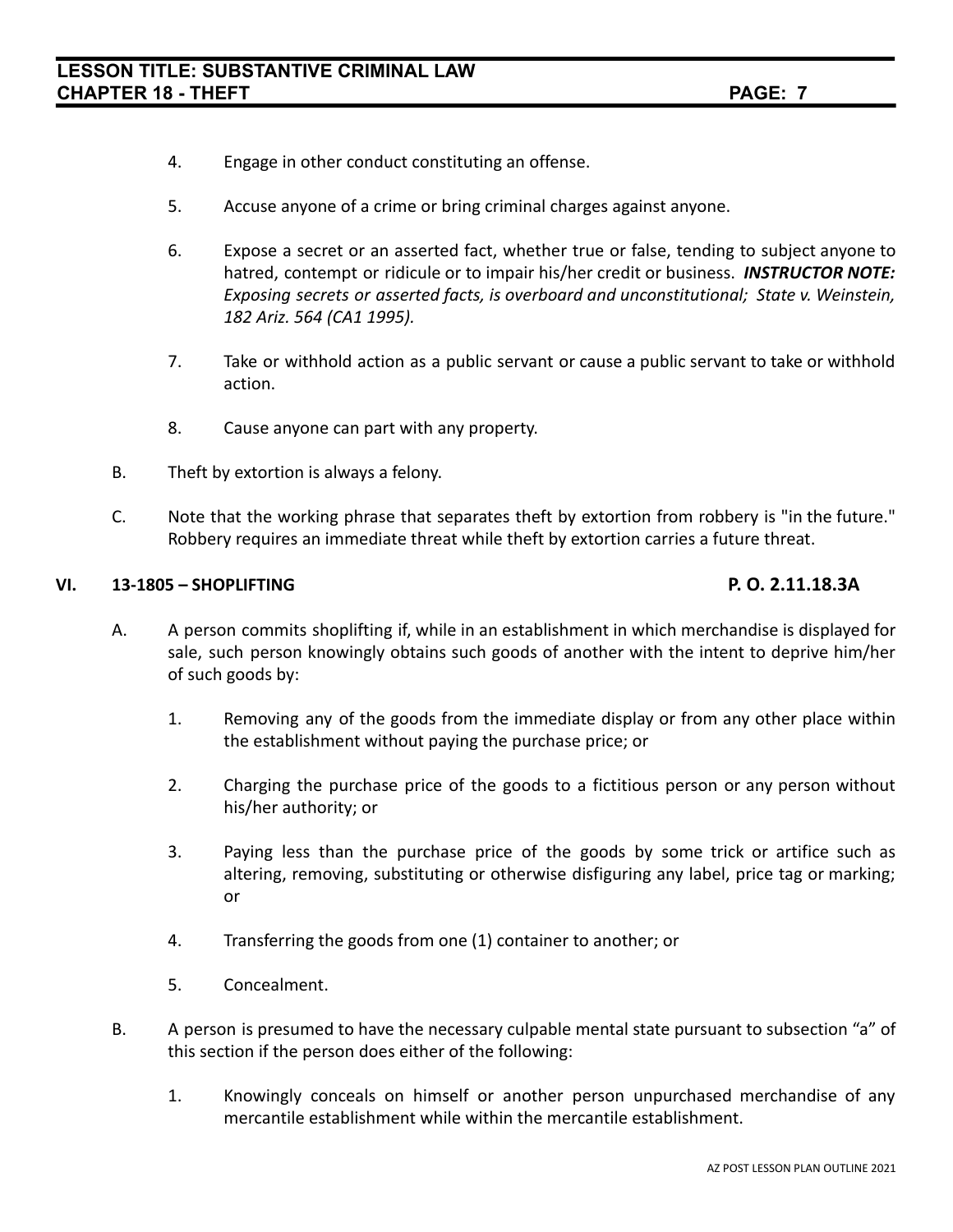- 2. Uses an artifice, instrument, container, device or other article to facilitate the shoplifting.
- C. Subsections C, D, E, and F are a protection for the store and its employees.
- D. Instead of probable cause, the merchant or employee must have reasonable cause to detain a person suspected of shoplifting in a reasonable manner for a reasonable time.
- E. Shoplifting property with a value of two thousand dollars or more, shoplifting property during any continuing criminal episode regardless of the value of the goods or shoplifting property if done to promote, further or assist any criminal street gang or criminal syndicate is a felony. Shoplifting property with a value of one thousand dollars or more but less than two thousand dollars is a felony. Shoplifting property valued at less than one thousand dollars is a misdemeanor, unless the property is a firearm in which case the shoplifting is a felony. For the purposes of this subsection, "continuing criminal episode" means theft of property with a value of one thousand five hundred dollars or more if committed during at least three separate incidents within a period of ninety consecutive days. *INSTRUCTOR NOTE: Shoplifting a firearm is a felony. Shoplifting property with a value of over \$1,000 is a felony.*
- F. A person who in the course of shoplifting uses an artifice, instrument, container, device or other article with the intent to facilitate shoplifting or who commits shoplifting and who has previously committed or been convicted within the past five (5) years of two (2) or more offenses involving burglary, shoplifting, robbery, organized retail theft or theft is guilty of a felony.

### **VII. 13-1806 – UNLAWFUL FAILURE TO RETURN RENTED PROPERTY P. O. 2.11.18.1A P. O. 2.11.18.3A**

- A. A person commits unlawful failure to return rented property if, without notice to and permission of the lessor of property, such person knowingly fails without good cause to return such property within 72 hours after the time provided for such return in the rental agreement.
- B. Paragraph B provides that if the property in question is not leased on a periodic tenancy basis, the lessor shall include within the rental agreement clear written notice to the lessee of the date and time on which property is required to be returned and of the maximum penalties to which the lessee shall be subject upon failure to return the property within 72 hours of that date and time.
- C. If the property is leased on a periodic tenancy basis without a fixed expiration or return date, the lessor shall include within the rental agreement, in bold print, clear written notice that the lessee is required to return the property within 72 hours from the date and time of the failure to pay any periodic lease payment required by the rental agreement.
- D. It shall be a defense to prosecution under this section that the defendant was physically incapacitated and unable to request or obtain permission of the lessor to retain the property or that the property itself was in such condition, through no fault of the defendant, that it could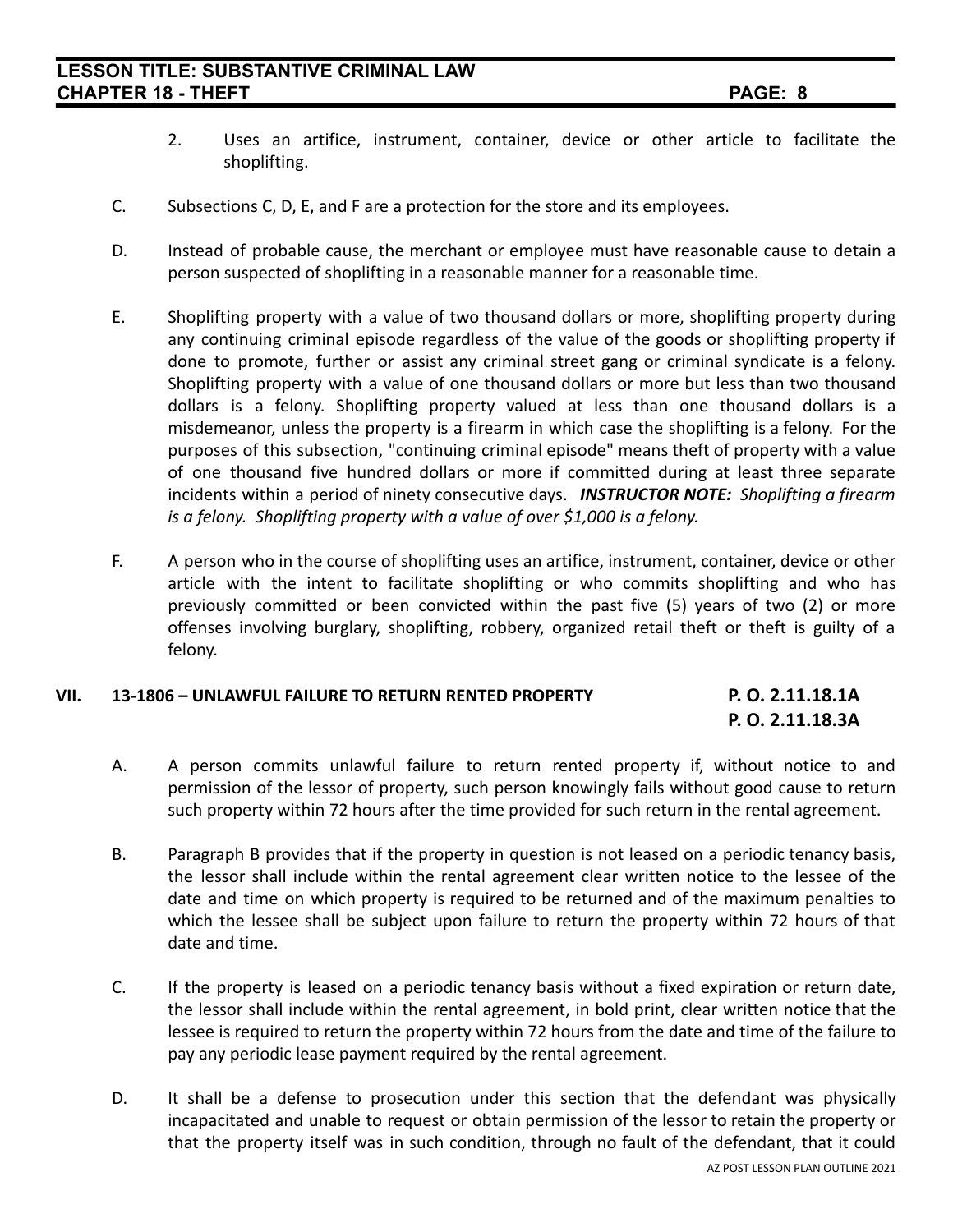not be returned to the lessor within such time.

E. Unlawful failure to return rented or leased property is a felony if the failure to return property is a rented or leased motor vehicle; in all other cases it is a misdemeanor.

### **VIII. 13-1807 – ISSUING A BAD CHECK P. O. 2.11.18.2A**

- A. A person commits issuing a bad check if he/she issues or passes a check knowing that he/she does not have sufficient funds in, or on deposit with, the bank or other drawee for the payment in full of the check as well as all other checks outstanding at the time of issuance.
- B. The following are defenses for prosecution of A.R.S. §131807:
	- 1. The payee or holder knows, or has been notified, before the drawing of the check or has reason to believe that the drawer did not have on deposit or to his/her credit with the drawee sufficient funds to ensure payment.
	- 2. The check is post dated and sufficient funds are on deposit with the drawee on such a later date for the payment in full of the check.
	- 3. Insufficiency of funds results from an adjustment to the person's account by the credit institution without notice to the person.
- C. Issuing a bad check is a misdemeanor, and other offenses may apply.
- D. Issuing a bad check in an amount of five thousand dollars or more is a felony if the person fails to pay the full amount of the check, including accrued interest at the rate of twelve per cent per year and any other applicable fees pursuant to this chapter, within sixty days after receiving notice pursuant to section 13-1808

### **IX. 13-1808 – PRESUMPTIONS RELATING TO ISSUING A BAD CHECK P. O. 2.11.18.2A**

- A. For purposes of this chapter, the issuer's knowledge of insufficient funds may be presumed if:
	- 1. The issuer had no account or a closed account with the bank or other drawee at the time the check was issued.
	- 2. Payment was refused by the bank within 30 days after issue and the issuer fails to pay the holder the full amount due on the check, together with reasonable costs, within 12 days after receiving notice of the refusal to pay.
- B. Section E of A.R.S. §131808 sets up a form to be used by the check holder to notify the check issuer of the failure to pay.

### **X. 13-1813 – UNLAWFUL FAILURE TO RETURN A MOTOR VEHICLE SUBJECT TO A SECURITY INTEREST**

**P. O. 2.11.18.3A**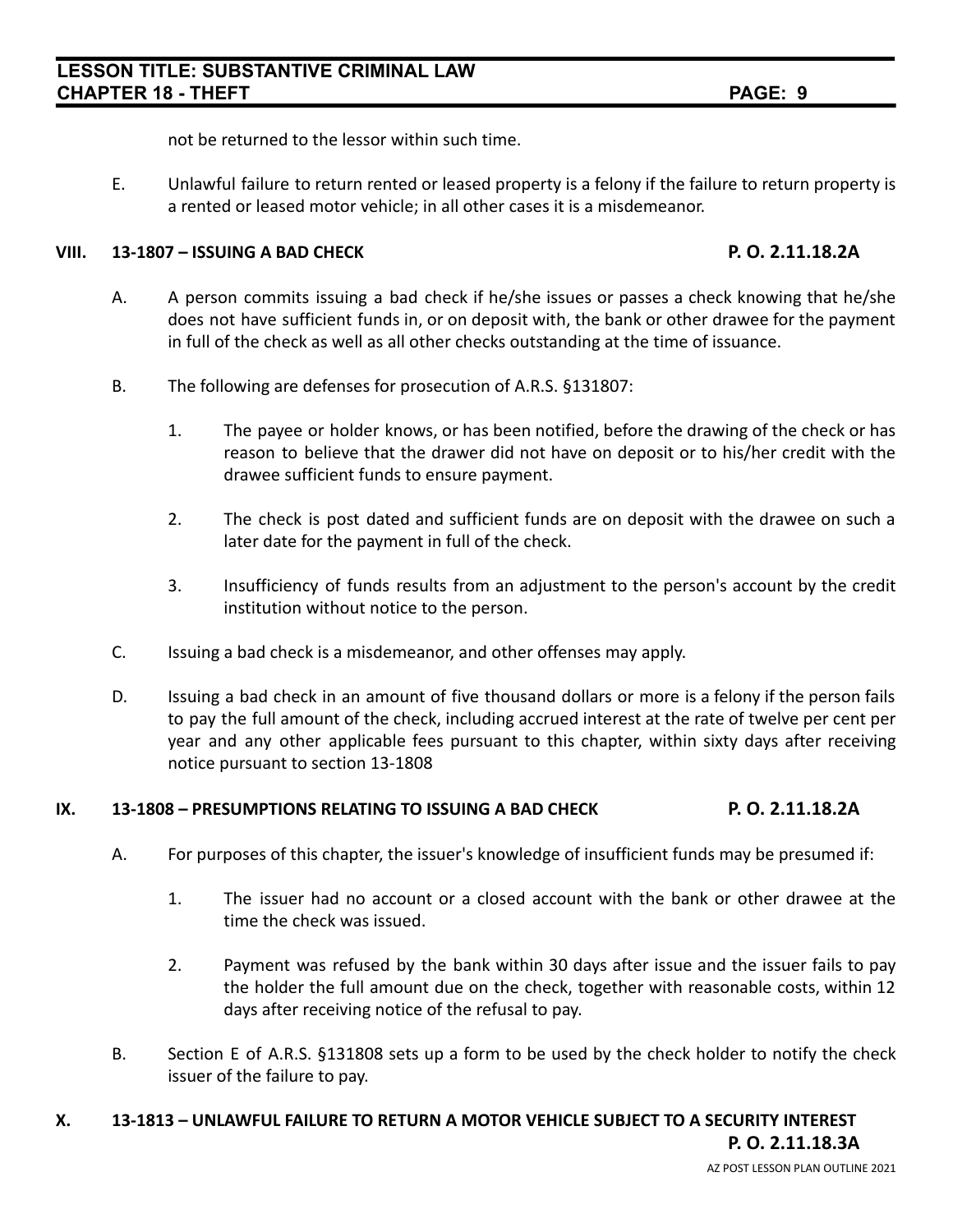- A. A person commits this crime if all the following apply:
	- 1. The person fails to make a payment on a lien for more than 90 days.
	- 2. The secured creditor notifies the owner, in writing, by certified mail return receipt requested, that the owner is 90 days late in making a payment and is in default.
	- 3. The notice has to include the following:
		- a. A statement stating: "You are now in default on loan agreement # \_\_\_\_. If you fail to return the \_\_\_\_\_ (year of vehicle, make and model) within 30 days you will be subject to criminal prosecution."
		- b. The business address and hours of operations for return of the vehicle.
		- c. The maximum penalties for unlawful failure to return a motor vehicle subject to a security interest.
	- 4. The owner fails to cure the default within 30 days.
	- 5. With the intent to hinder or prevent the enforcement of the secured creditor's security interest, the owner knowingly fails to do either of the following:
		- a. Return the motor vehicle to the secured creditor.
		- b. Allow the secured creditor to take possession of the motor vehicle.
- B. The original contract creating the security interest has to contain the following information:
	- 1. A statement that it is unlawful to fail to return the motor vehicle subject to a security interest within 30 days after receiving notice of default.
	- 2. A statement that notice of default will be mailed to the address on the loan agreement and that it is the responsibility of the owner to keep the listed address current.
	- 3. The maximum penalty for unlawful failure to return a motor vehicle subject to a security interest.
- C. Defenses to a prosecution for this crime include:
	- 1. The owner was physically incapacitated and not able to request or obtain permission of the creditor to retain the motor vehicle.
	- 2. The motor vehicle was in a condition, through no intentional fault of the defendant, that it could not be returned to the creditor within the specified time.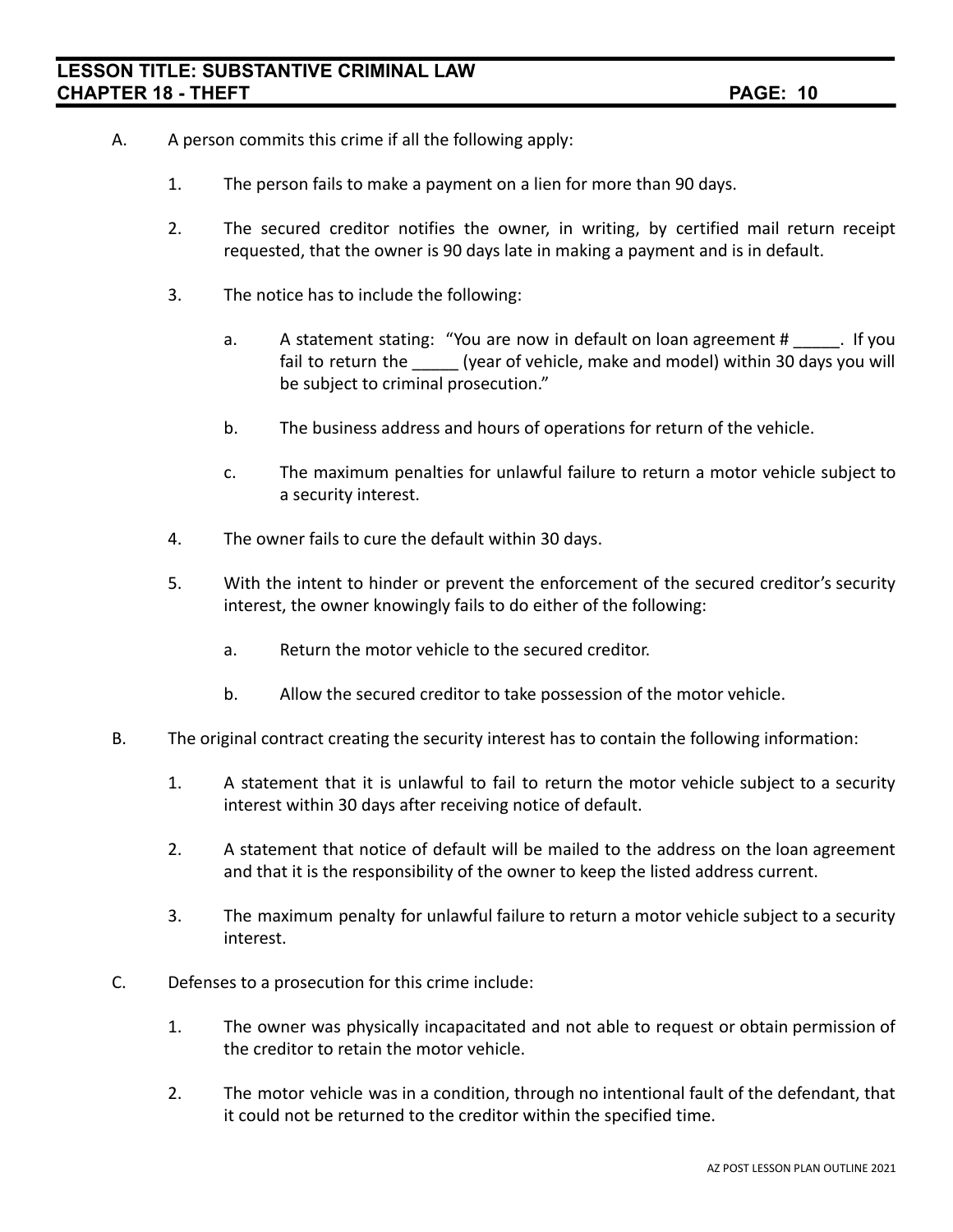- 3. The owner has a security interest pursuant to A.R.S. §47-2711, Subsection C. (The owner buys a new car and puts \$2000 down. He/she then discovers that it is a year older. The owner has a "security interest" until the problem is resolved.)
- D. If a law enforcement officer seizes the vehicle, the secured creditor is responsible for towing, storage and related charges or fees.
- E. A vehicle that is not returned pursuant to this section is a stolen vehicle for purposes of A.R.S. §28-4845. Follow your agency's policies on entering these types of vehicles into NCIC.
- F. This is a felony offense.

### **XI. 13-1814 – THEFT OF MEANS OF TRANSPORTATION P. O. 2.11.18.3A**

- A. A person commits theft of means of transportation if, without lawful authority, the person knowingly does any of the following:
	- 1. Controls another person's means of transportation with the intent to permanently deprive him/her of the means of transportation.
	- 2. Converts for an unauthorized term or uses another person's means of transportation that is entrusted to or placed in the defendant's possession for a limited, authorized term or use.
	- 3. Obtains another person's means of transportation by means of any material misrepresentation with intent to permanently deprive the person of the means of transportation.
	- 4. Comes into control of another person's means of transportation that is lost or mis-delivered under circumstances providing means of inquiry as to the true owner and appropriates the means of transportation to the person's own or another's use without reasonable efforts to notify the true owner.
	- 5. Controls another person's means of transportation by knowing, or having reason to know, that the property was stolen.
- B. A person who alleges that a theft of means of transportation has occurred shall attest to that fact by signing an affidavit that is provided by the law enforcement officer or agency when the report is taken in person or by signing and notarizing an affidavit that is provided by the law enforcement agency if the report is taken other than in person. If the affidavit is not taken in person by a law enforcement officer or agency, the person who alleges that a theft of means of transportation has occurred shall mail or deliver the signed and notarized affidavit to the appropriate local law enforcement agency within seven days after reporting the theft. If the appropriate law enforcement agency does not receive the signed and notarized affidavit within thirty days after the initial report, the vehicle information shall be removed from the databases of the national crime information center and the Arizona criminal justice information system.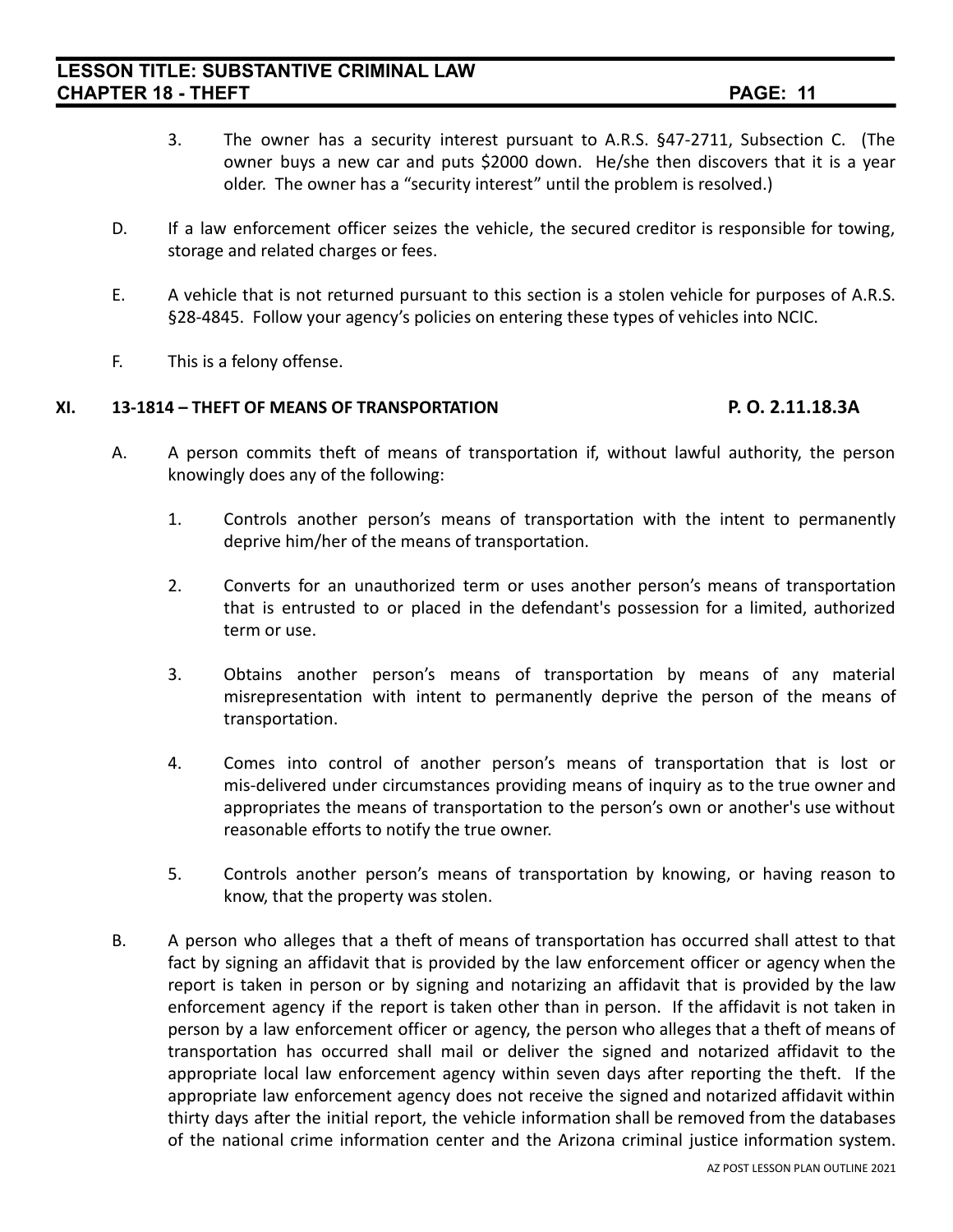The affidavit provided by the law enforcement agency shall indicate that a person who falsely reports a theft of means of transportation may be subject to criminal prosecution.

C. Theft of means of transportation is a felony.

### **XII. 13-1816 – UNLAWFUL USE, POSSESSION OR REMOVAL OF THEFT DETECTION SHIELDING DEVICES**

- A. A person commits unlawful use of a theft detection shielding device if the person knowingly manufactures, sells, offers for sale or distributes in any way a laminated or coated bag or device unique to, and marketed for, shielding and intended to shield merchandise from detection by an electronic or magnetic theft alarm sensor.
- B. A person commits unlawful possession of a theft detection shielding device if, with the intent to commit theft or shoplifting, the person knowingly possesses any laminated or coated bag or device unique to, and marketed for, shielding and intended to shield merchandise from detection by an electronic or magnetic theft alarm sensor.
- C. A person commits unlawful possession of a theft detection device remover if the person knowingly possesses any tool or device that is designed to allow the removal of any theft detection device from any merchandise and the person intended to use the tool to remove any theft detection device from any merchandise without the permission of the merchant or person who owns or holds the merchandise.
- D. A person commits unlawful removal of a theft detection device if the person intentionally removes the device from merchandise before purchasing that merchandise.
- E. A violation of this section is a felony.
- F. For the purposes of this section, "merchant" means a person who offers for sale or exchange at least six (6) like items of new and unused personal property in this state.

### **XIII. 13-1817 – UNLAWFUL POSSESSION, USE OR ALTERATION OF A RETAIL SALES RECEIPT OR UNIVERSAL PRODUCT CODE LABEL**

- A. It is unlawful for a person to intentionally cheat or defraud a merchant by doing any of the following:
	- 1. Possessing at least 15 fraudulent retail sales receipts or Universal Product Code labels or possessing a device that manufactures fraudulent retail sales receipts or Universal Product Code labels.
	- 2. Possessing, using, uttering, transferring, making, altering, counterfeiting or reproducing a retail sales receipt or a Universal Product Code label.
- B. A violation of Subsection A, paragraph 1, is a felony.